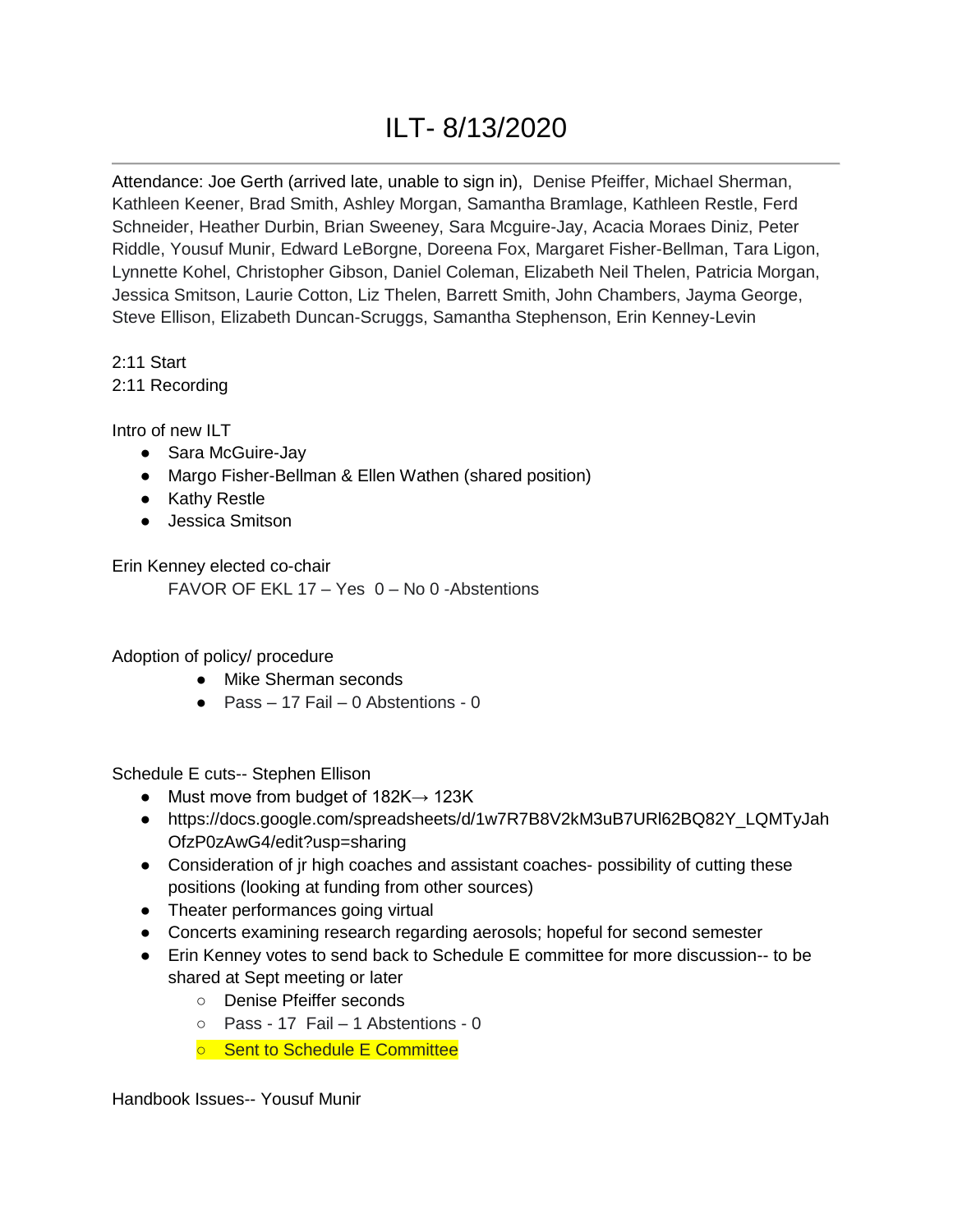- Altering of language regarding student grievances
- Amendments regarding student grievances
- Amendment regarding discrimination→ addressed in evidence-based manner
- Chambers: It's not ILT protocol to address handbook language--- PBIS committee concern
- Sweeney: how many students would grieve their punishment
	- Chambers: probably less than 5%
- Munir: "safe and orderly environment" part of ILT
- Sweeney: What about point regarding parents present in meeting?
	- PARAPHRASE BELOW
	- Smitson: Parents often called during administration meetings
	- Restle: Never can it be two students and only one with familial representation
	- Chambers: If there is a Friday School infraction, per se, how long do we wait to meet with parents? Do we send them back to class while we wait for parents?
	- Munir: (Stats on student body composite and discipline stats)
	- Smitson: those stats five years old
	- Munir: Has policy changed in those five year?
	- Morgan: Yes
	- Chambers motion to PBIS committee
		- Kenney seconds
		- Pass 17 Fail-1 Abstentions 0
	- Sent to PBIS

PBIS: Ashley Morgan

- Remote setting options proposed-- > rubric
	- Will need to be changed for face:face
- Brad Smith: Concerns about camera usage/ requirements for video participation. WHat is plan for staff to vote
- Ashley: Per district, no need to vote
- Smith: That's contrary to my understanding. Will continue to investigate
- Ashley: Do you know why video is problematic?
- Smith: Video concerns related to living environment, socioeconomic status, internet reliability
- Kenney: this does not need be voted on by ILT or staff, correct?
- Morgan: correct
- Kenney: then will be presented to staff next week?
- Morgan: correct.
- Munir: is the research available for the PBIS-- Carrie Bunker
	- Requests skeleton of PBIS plan & research
- Smitson: we have not been in session for research

Opening Operations: John Chambers

- Thank you to instructional and operational committees
- Plans submitted to district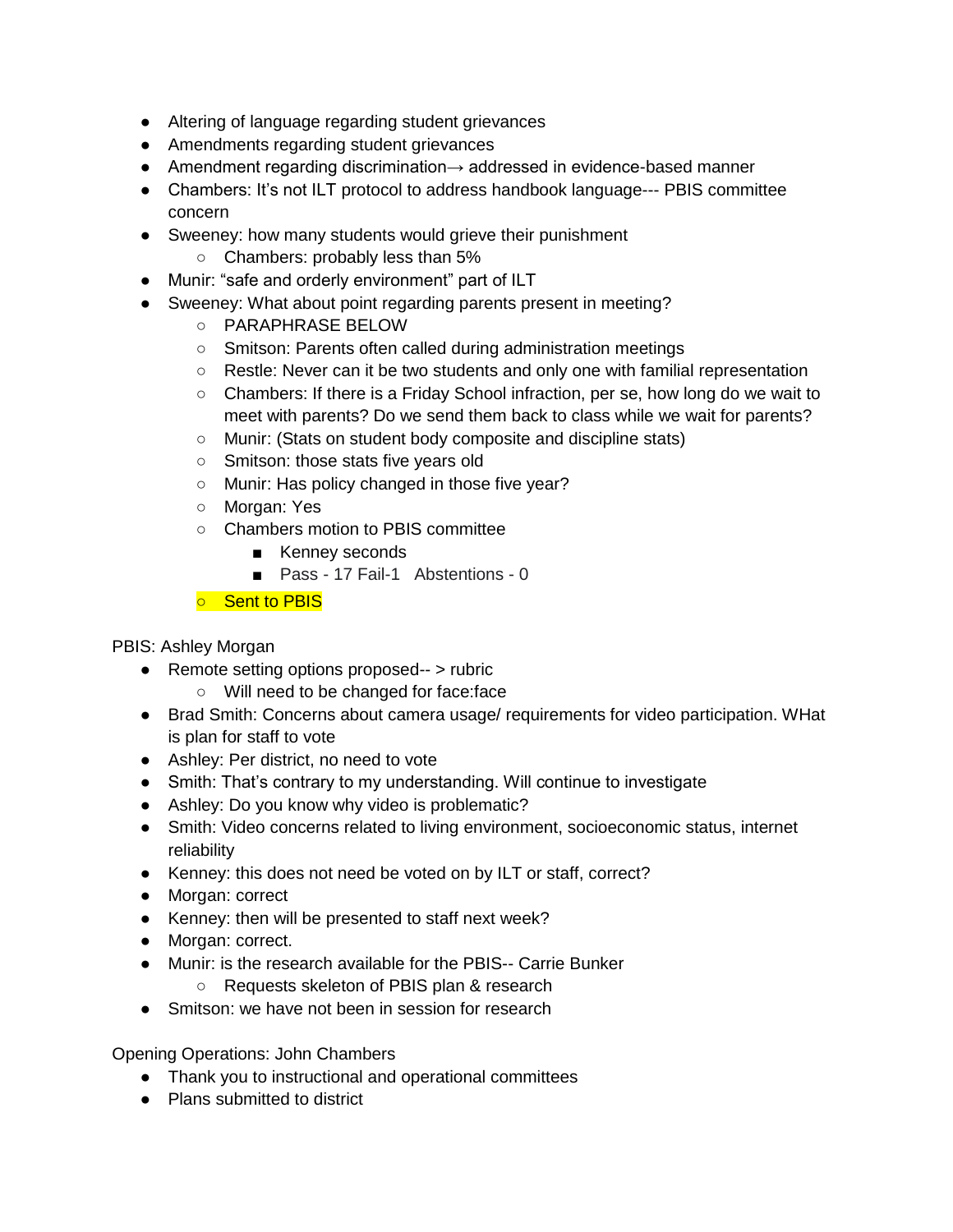- Operational:
	- Temp checks at entrance
	- Security walk through maintained
	- Each class= 10-12 students
		- If class has more students, rooms will be accommodated
	- Three groups rotating through schedule (Groups A, B & C)
		- District will not go below six-feet
		- Leads to the <sup>1</sup>/<sub>3</sub> model
	- Creation of travel patterns within halls/ stairwells
	- Chambers said teachers concerned about number of contacts in a day
		- Modified block schedule
			- MTh Group
			- **TF Group**
	- First 60 min: teacher directed/ involved; last 30 open possibility
		- 2X 90 min block= 180 min of instruction
		- 60 min can be homework, small group work
		- 240 min TOTAL
		- CONSISTENCY among all teachers important
		- Weds time can be used at teacher discretion
			- Weds time, it needs to be factored into the 240 min
	- Durbin: Can we readdress this to create a way for students to be active five days a week?
	- Morgan: Yes, we will talk
	- Barrett Smith: The schedule and teaming is hard bc of order-- can Kathy speak to committees thought process?
	- Morgan: I can answer. Lunch was part of that issue. Block created to allow for fewer transitions and fewer interactions. District asked schedule remained consistent for remote and hybrid. Allows for late arrival of first and seventh.
	- Chambers: Modified block can be maintained for first semester.
	- Pfeiffer: For hybrid-- Does A follow schedule while B and C are at home? And so on?
	- Morgan: Yes.
	- Pfieffer: challenge for parents
	- Morgan: Absolutely. We asked to go full remote and were told absolutely not.
	- Chambers: We should vote on modified block schedule.
		- Kenney: Second
		- Pass 16 Fail 1 Abstentions 2

○ PASSED

Calendar

- Kenney: ILT Weds after district PD has been proposed. But there is no learning team schedule available. Sweeney sent a proposal regarding schedule
- Sweeney: Followed last year's schedule.